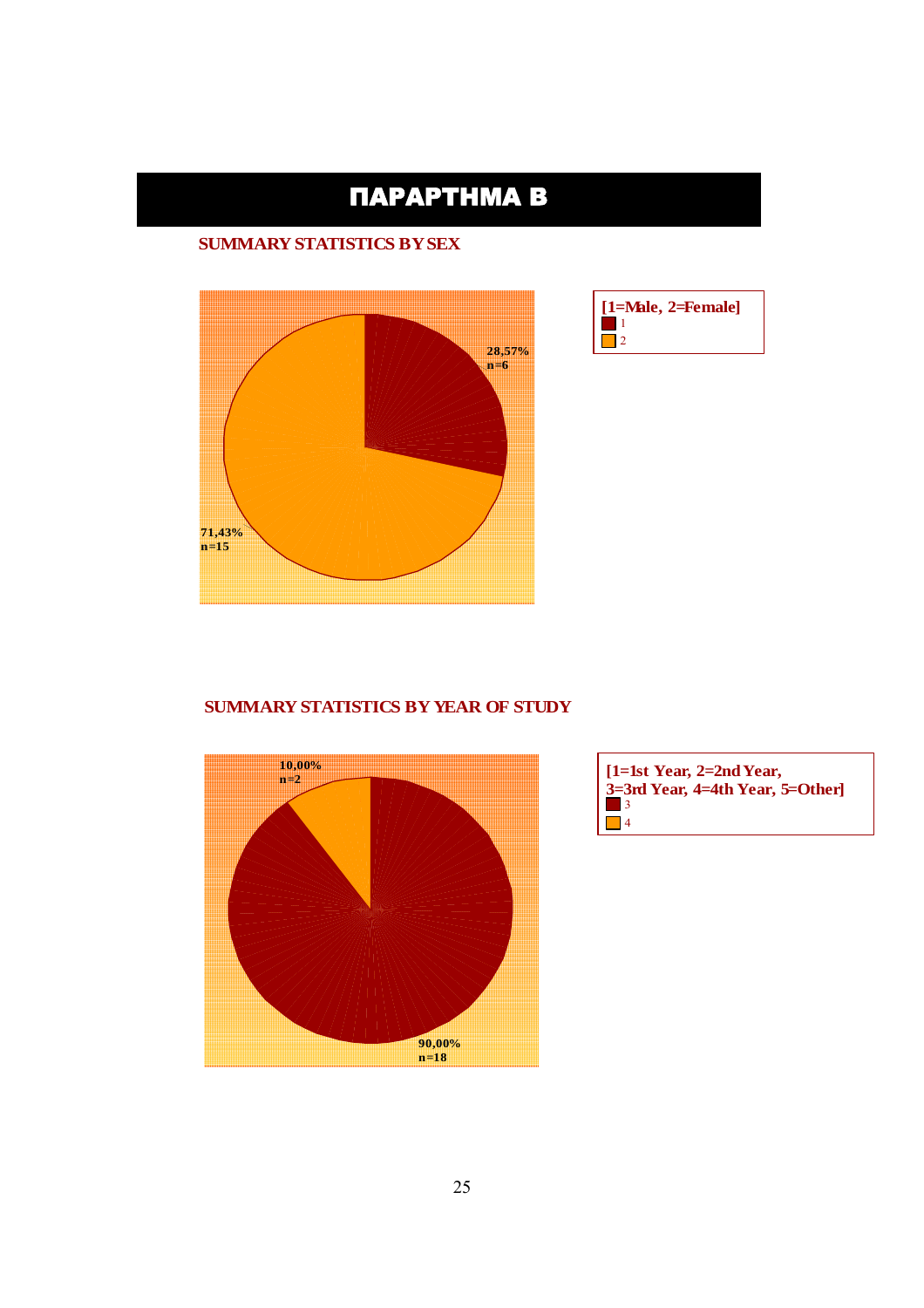#### **SUMMARY STATISTICS BY GPA**



#### **SUMMARY STATISTICS BY EXPECTED GRADE**



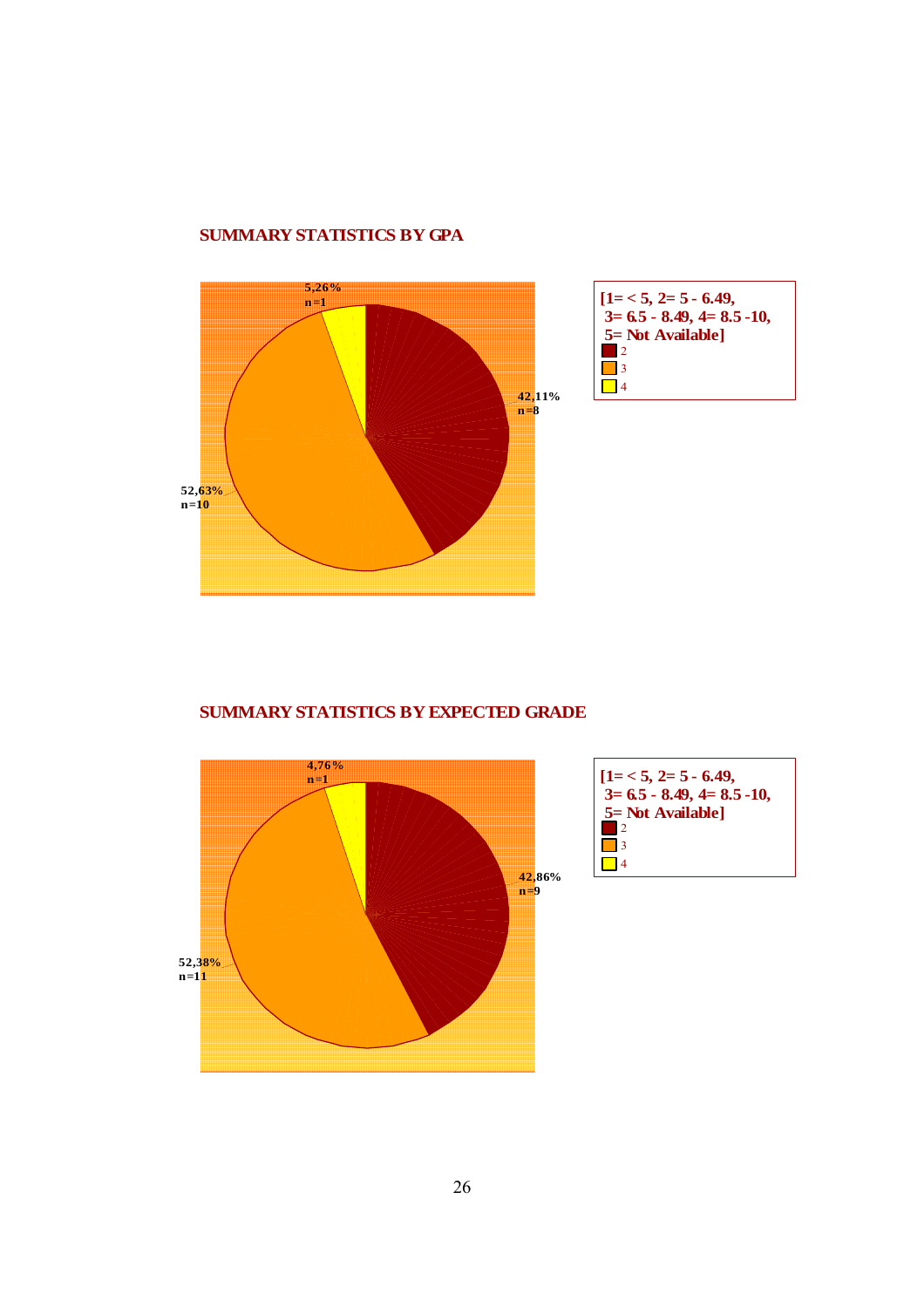# ΠΑΡΑΡΤΗΜΑ Γ1

ΠΑΡΑΡΤΗΜΑ Β

### **GENERAL EVALUATION OF THE INSTRUCTOR BY STUDENT`S IMPRESSION (6.1)**

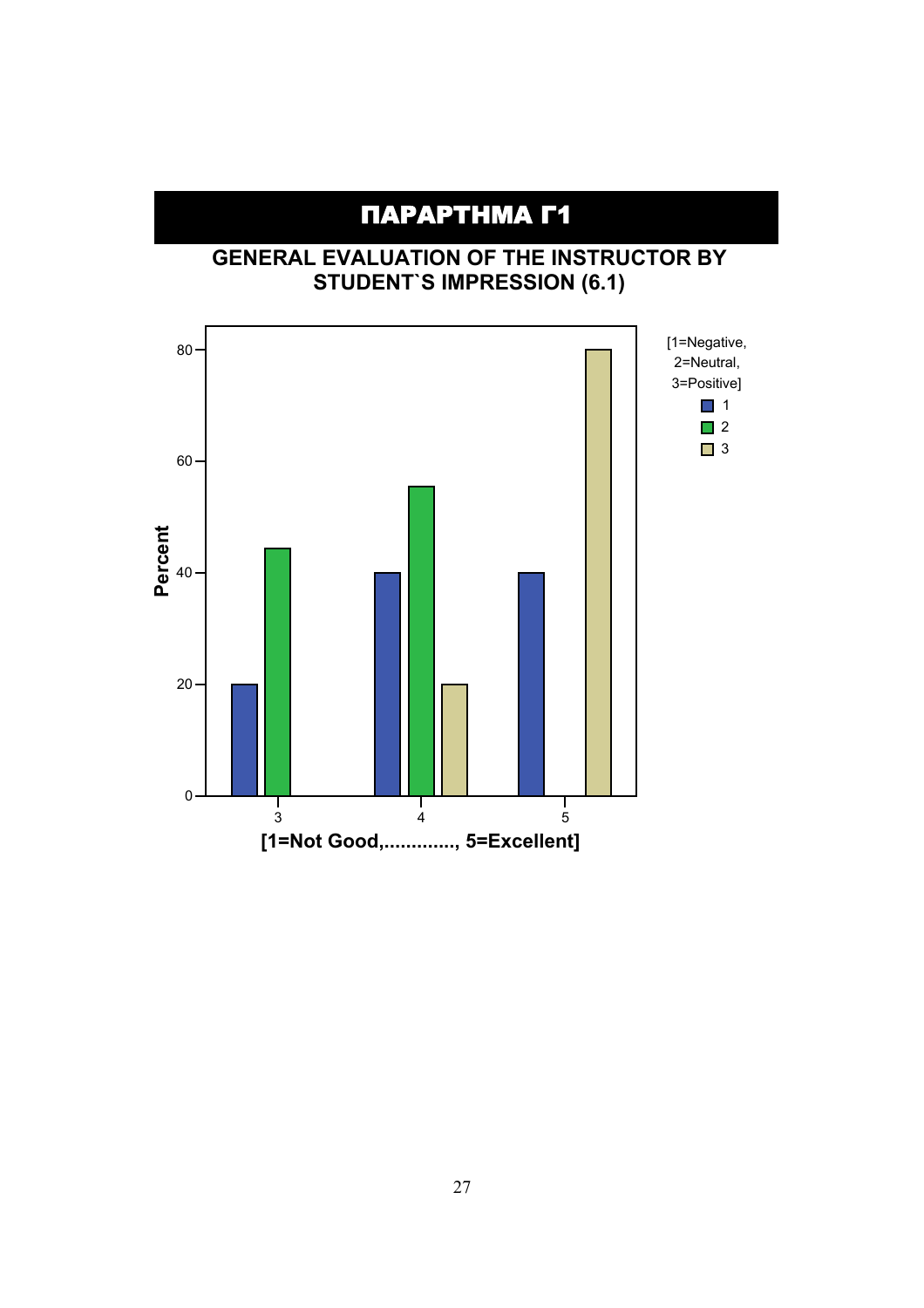

### **GENERAL EVALUATION OF THE INSTRUCTOR BY STUDENT`S IMPRESSION (6.2)**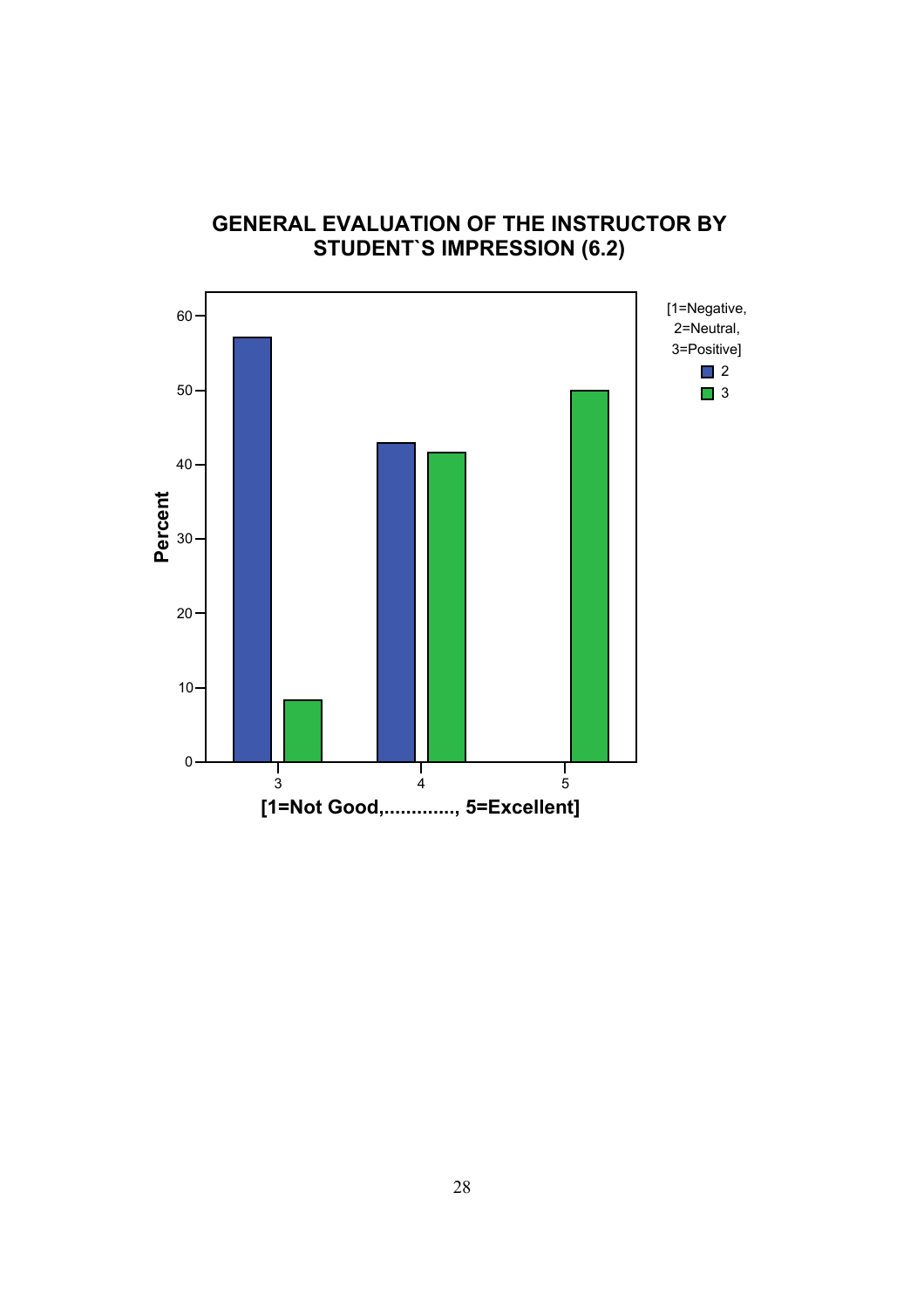

## **GENERAL EVALUATION OF THE INSTRUCTOR BY SEX**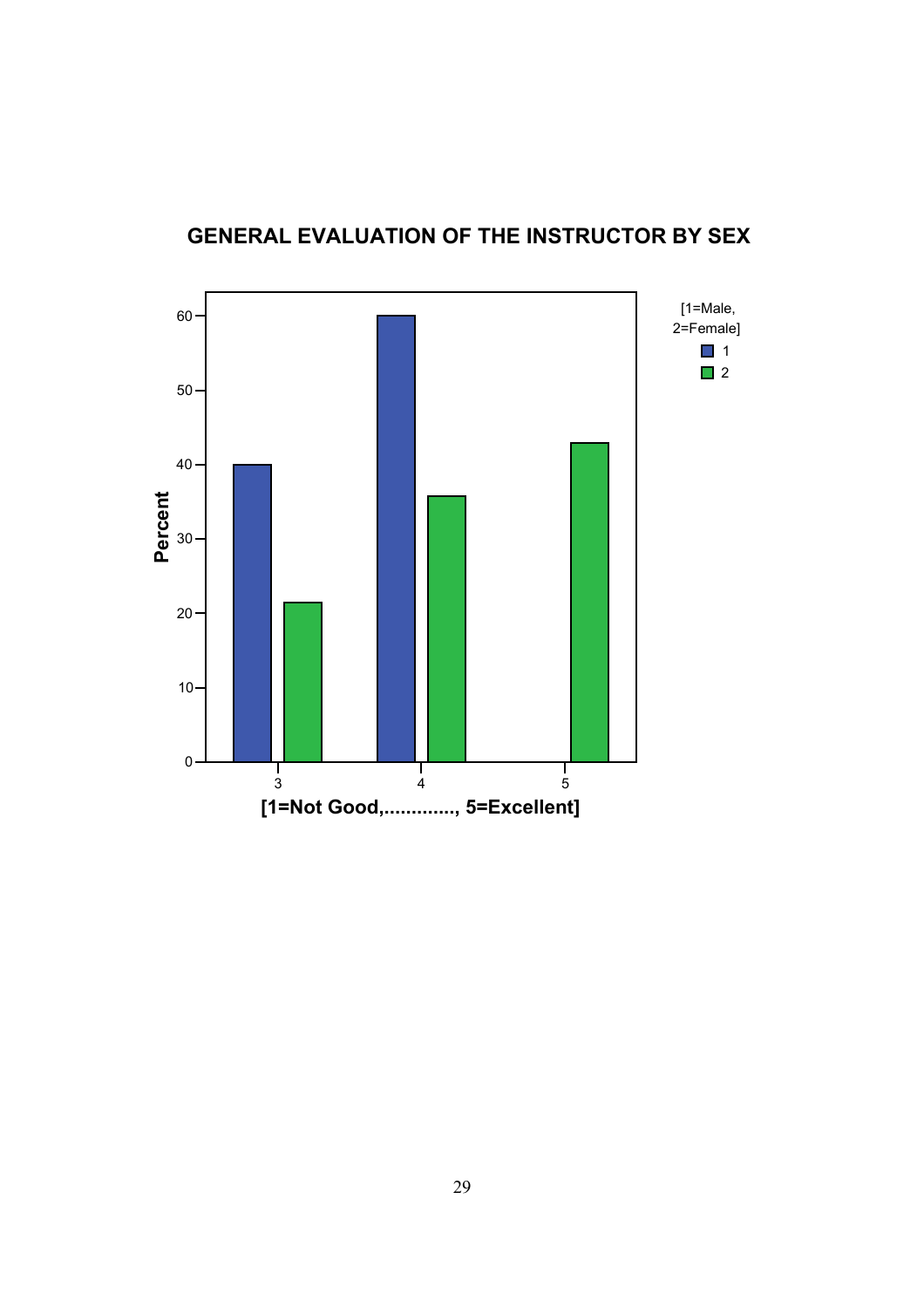

## **GENERAL EVALUATION OF INSTRUCTOR BY GPA**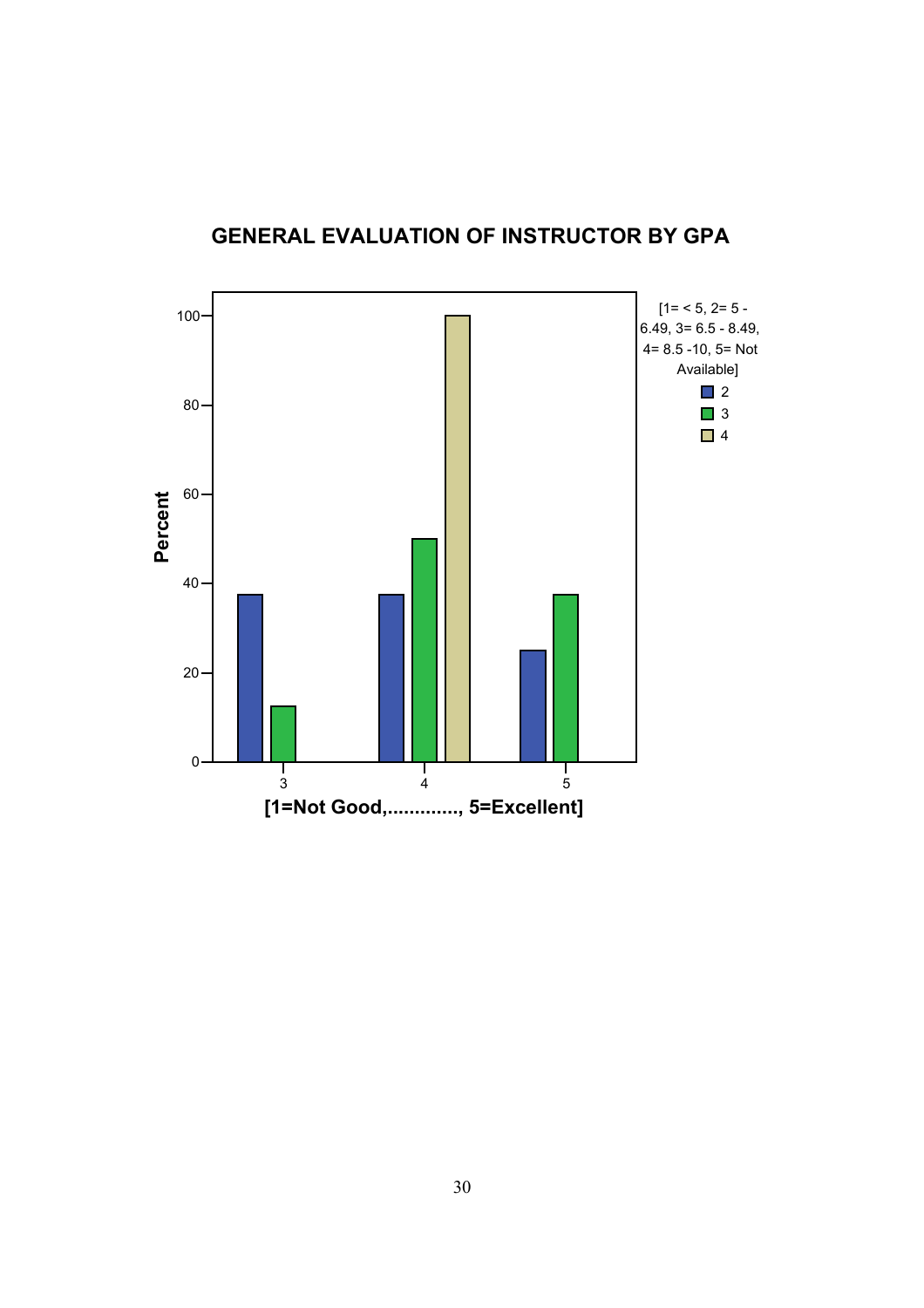

### **GENERAL EVALUATION OF THE INSTRUCTOR BY EXPECTED GRADE**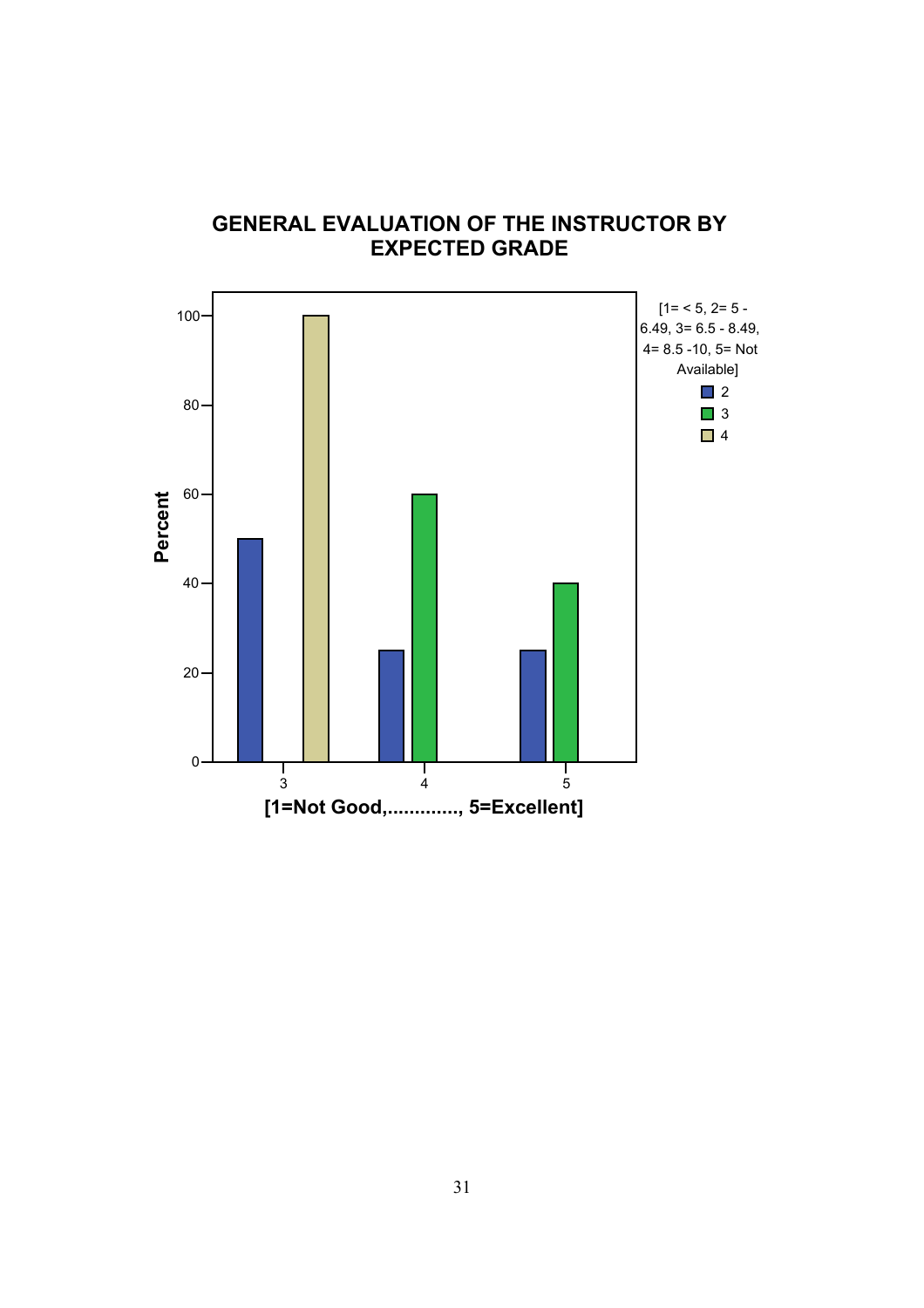# ΠΑΡΑΡΤΗΜΑ Γ2

### **GENERAL EVALUATION OF THE COURSE BY STUDENT`S IMPRESSION (6.1)**

![](_page_7_Figure_2.jpeg)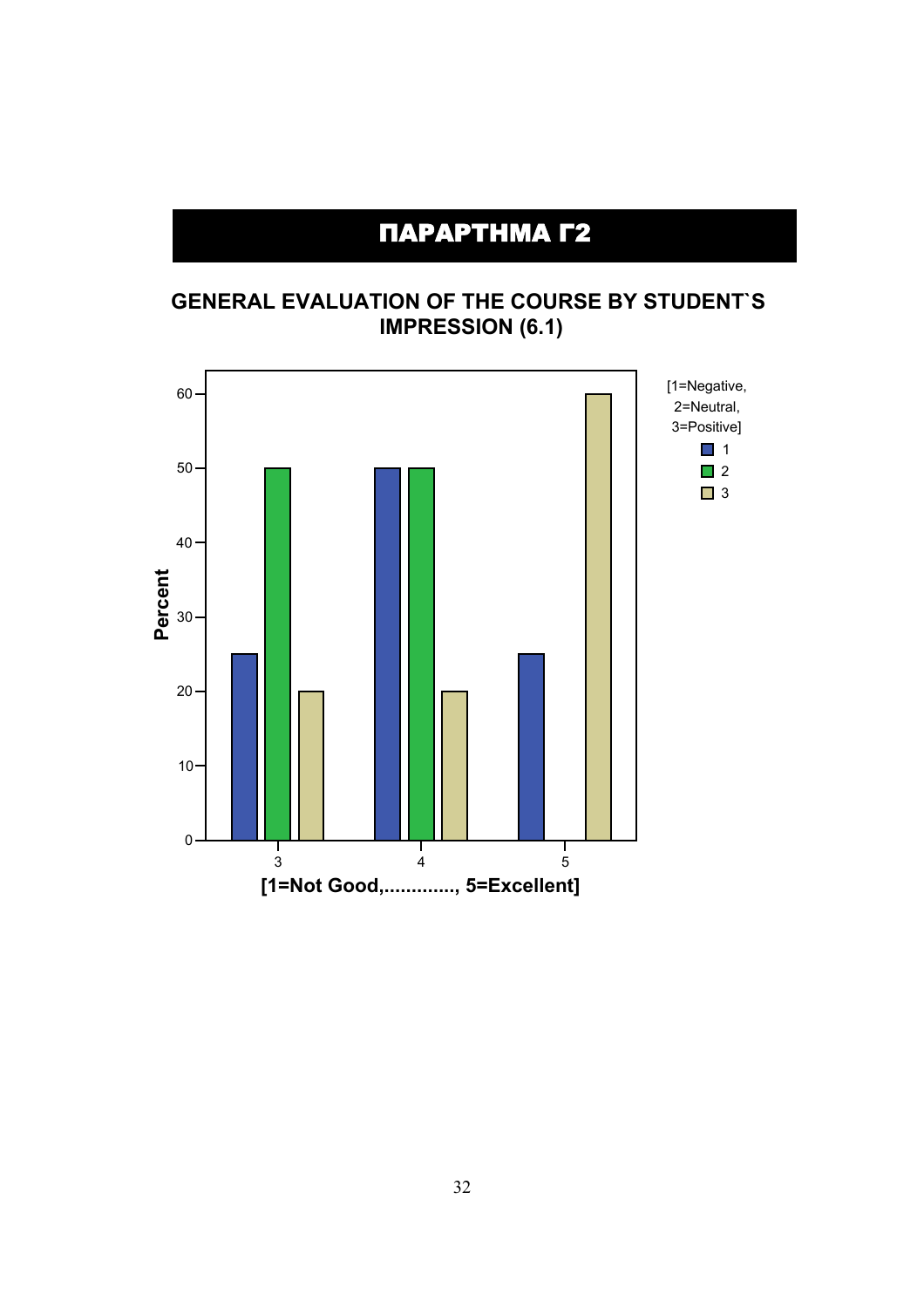![](_page_8_Figure_0.jpeg)

**GENERAL EVALUATION OF THE COURSE BY STUDENT`S IMPRESSION (6.2)**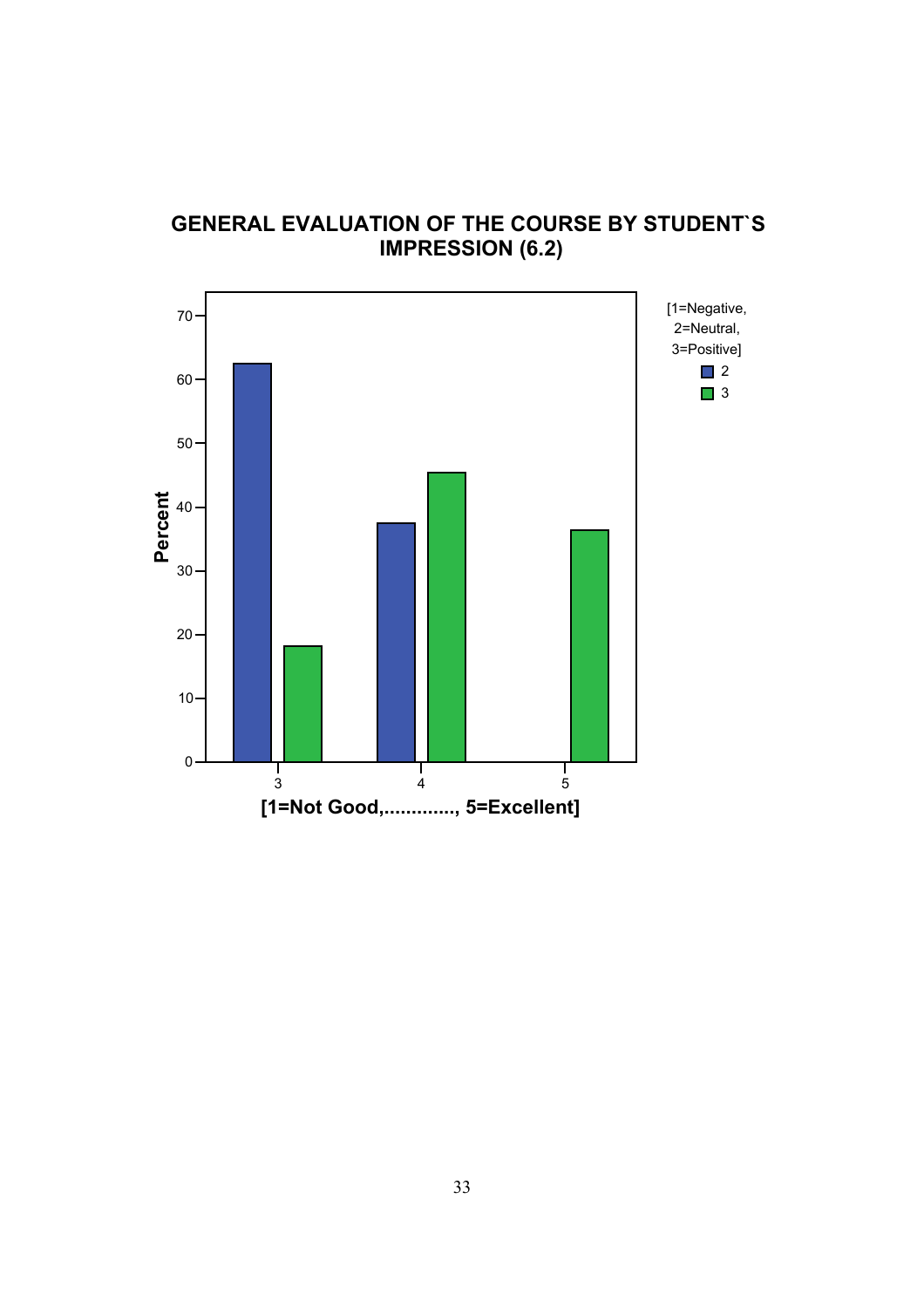![](_page_9_Figure_0.jpeg)

## **GENERAL EVALUATION OF THE COURSE BY SEX**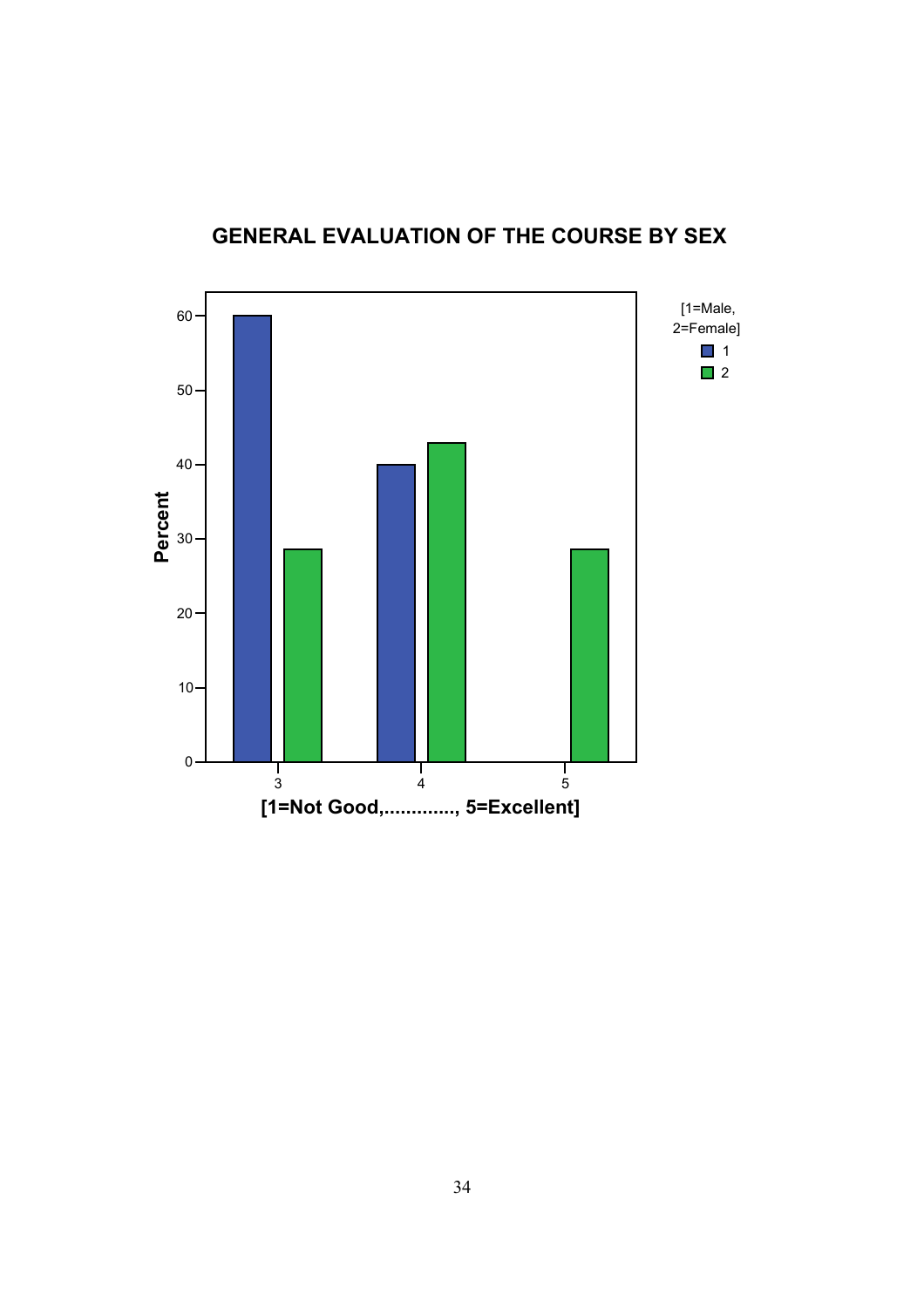![](_page_10_Figure_0.jpeg)

## **GENERAL EVALUATION OF THE COURSE BY GPA**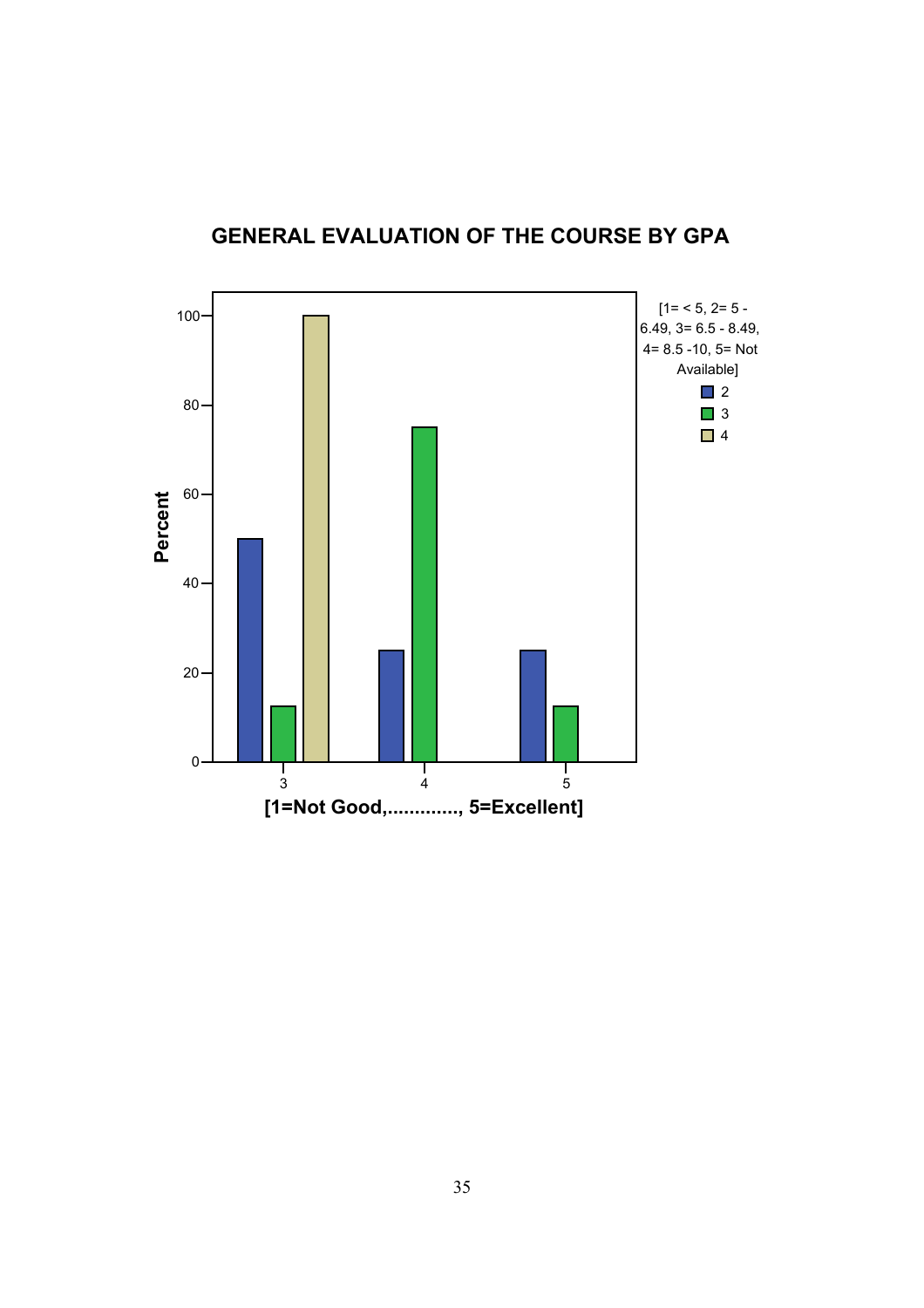![](_page_11_Figure_0.jpeg)

**GENERAL EVALUATION OF THE COURSE BY EXPECTED GRADE**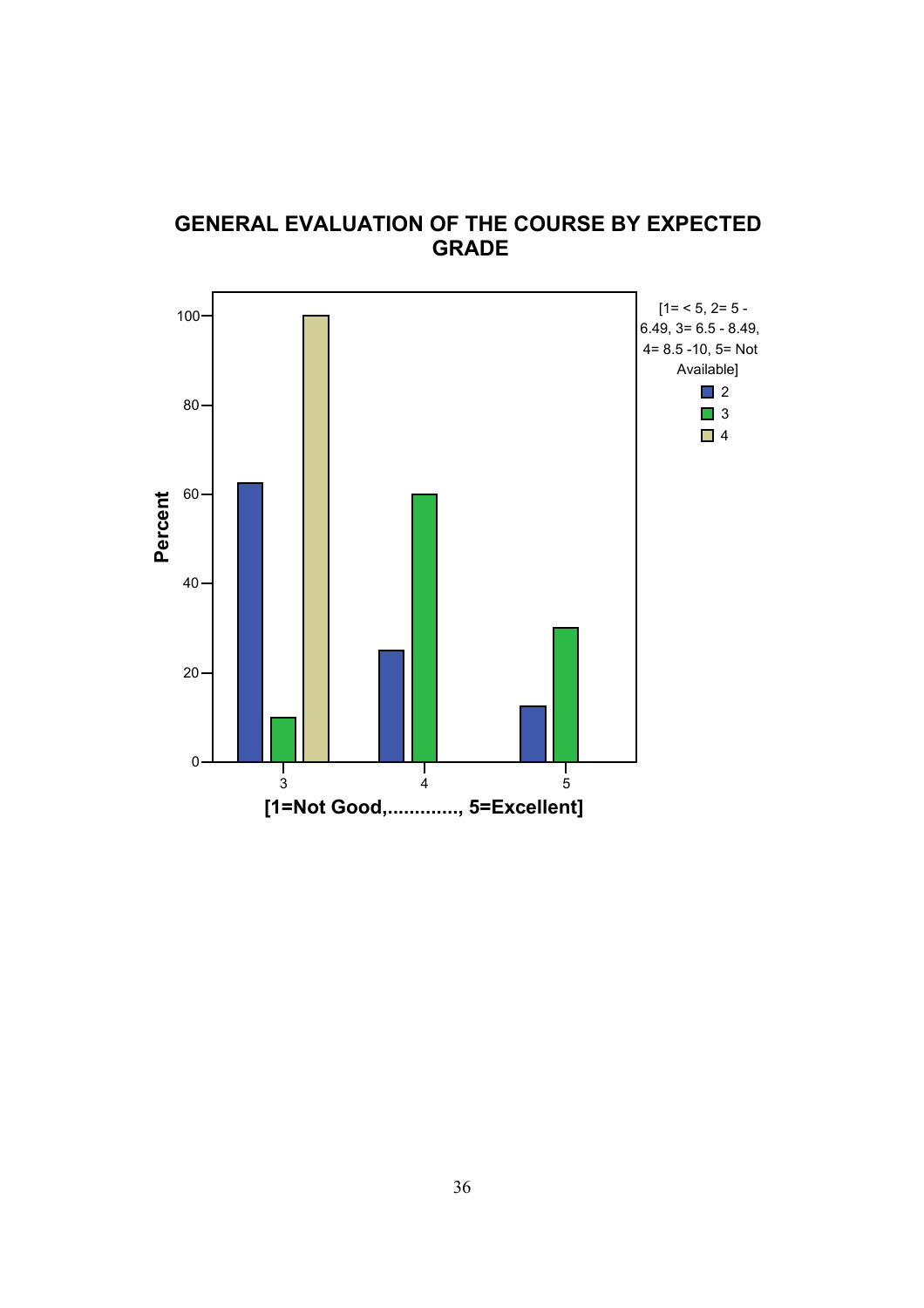# ΠΑΡΑΡΤΗΜΑ Δ

**KNOWLEDGE OF THE SUBJECT (QUESTION 20.8) BY GPA**

![](_page_12_Figure_2.jpeg)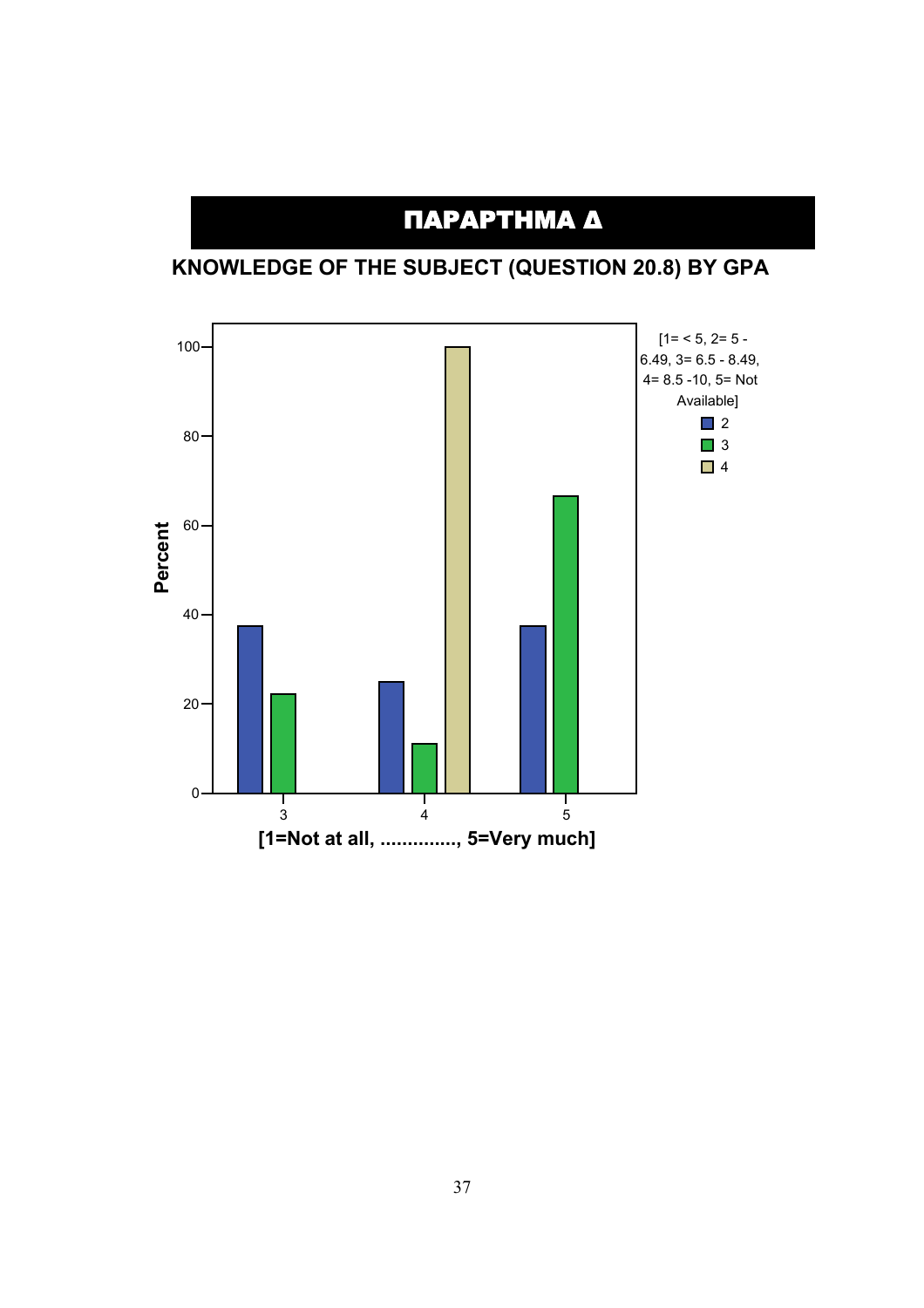![](_page_13_Figure_0.jpeg)

![](_page_13_Figure_1.jpeg)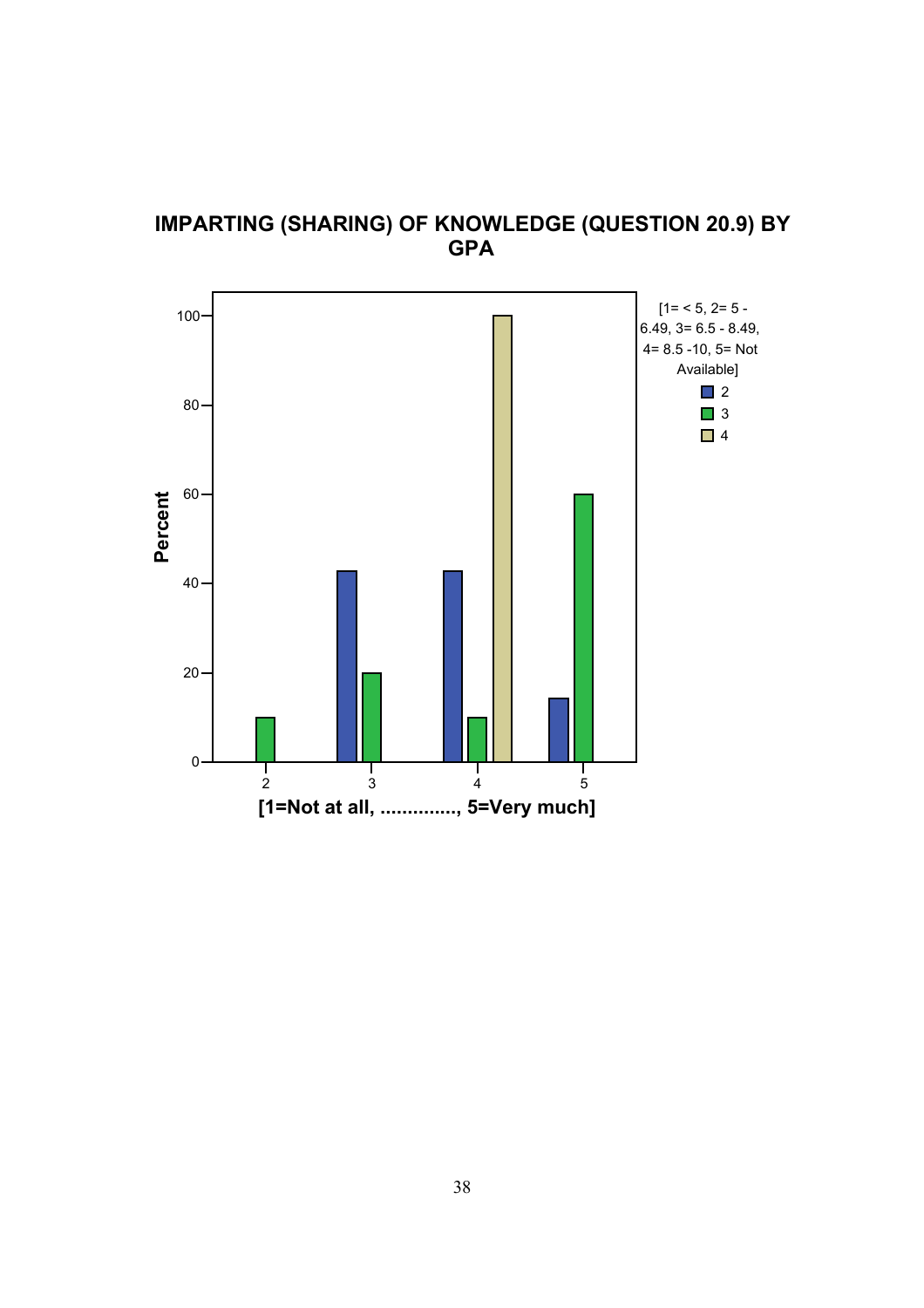![](_page_14_Figure_0.jpeg)

#### **KNOWLEDGE OF THE SUBJECT (QUESTION 20.8) BY EXPECTED GRADE**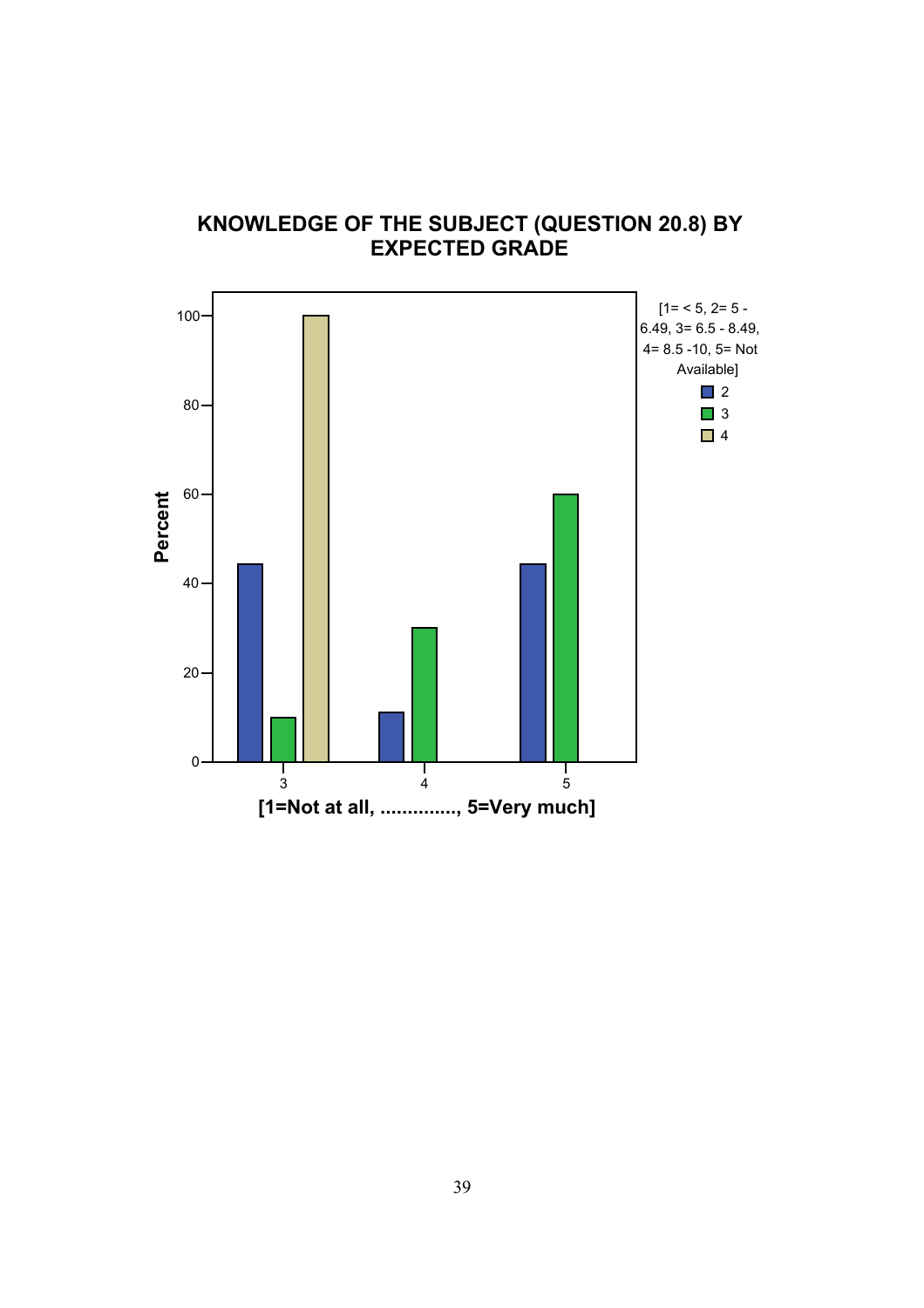![](_page_15_Figure_0.jpeg)

#### **IMPARTING (SHARING) OF KNOWLEDGE (20.9) BY EXPECTED GRADE**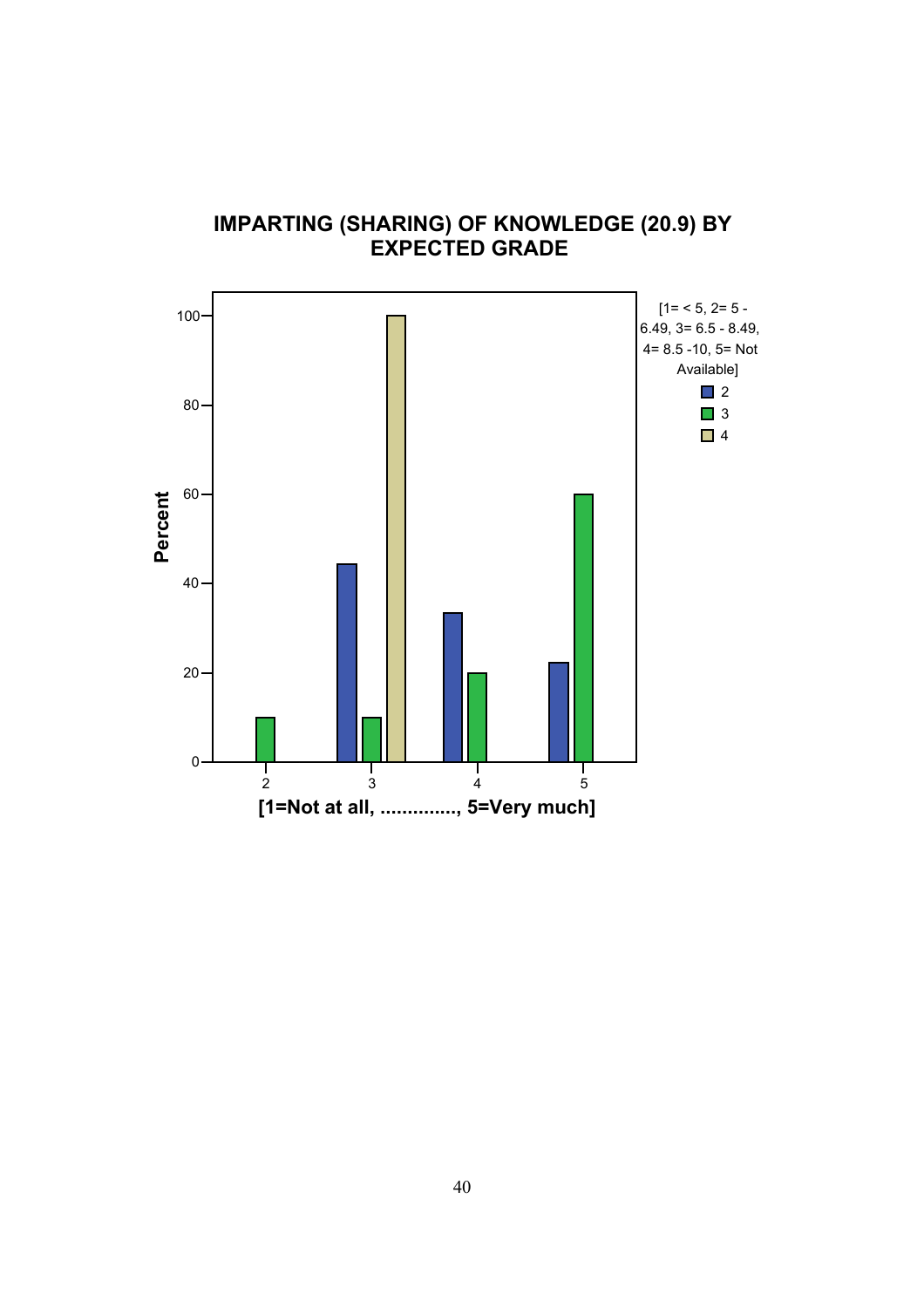# ΠΑΡΑΡΤΗΜΑ Ε

## **TIME INVESTED TO THE COURSE (QUESTION 7.1) BY GPA**

![](_page_16_Figure_2.jpeg)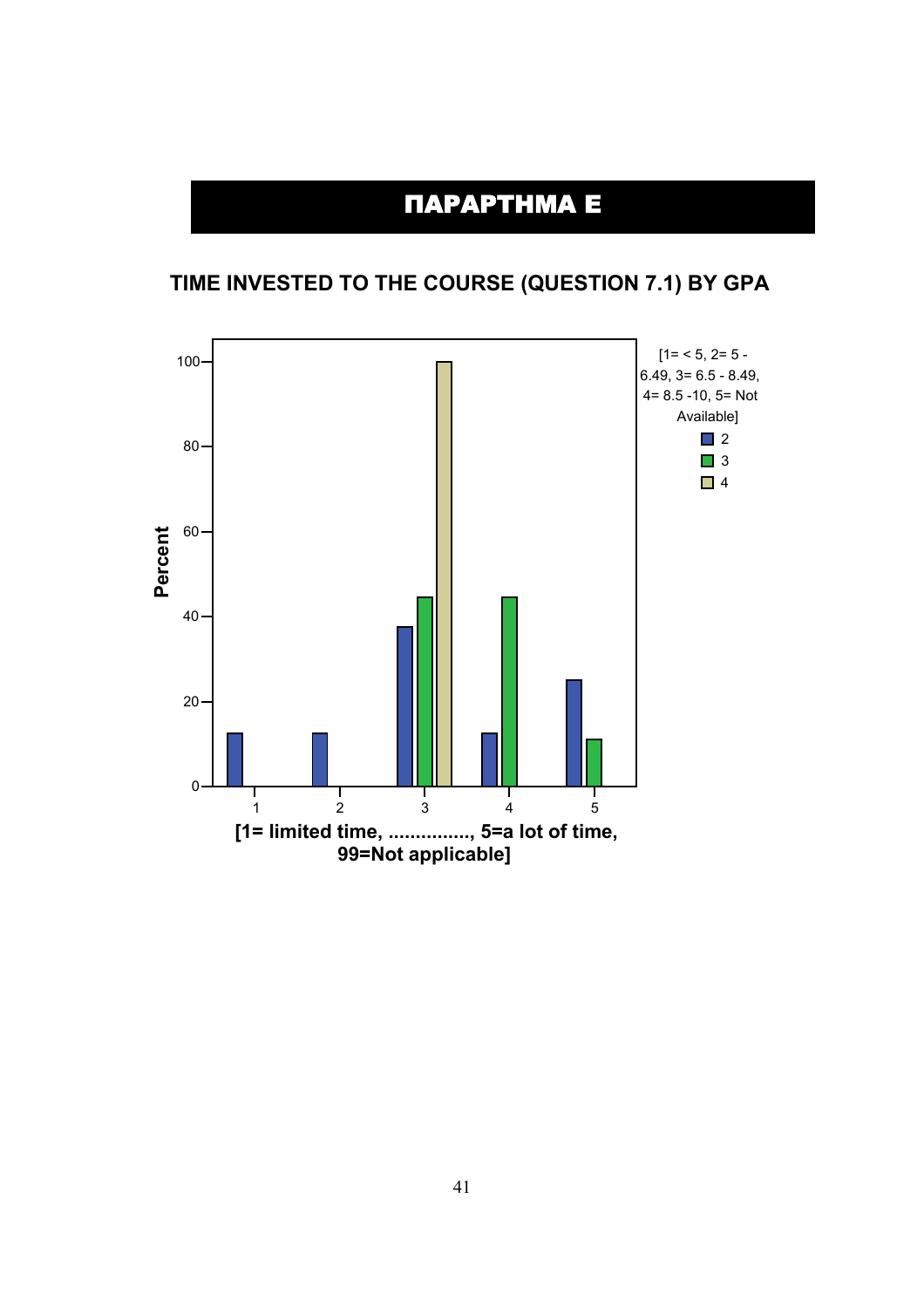![](_page_17_Figure_0.jpeg)

## **STUDY AT HOME (QUESTION 8) BY GPA**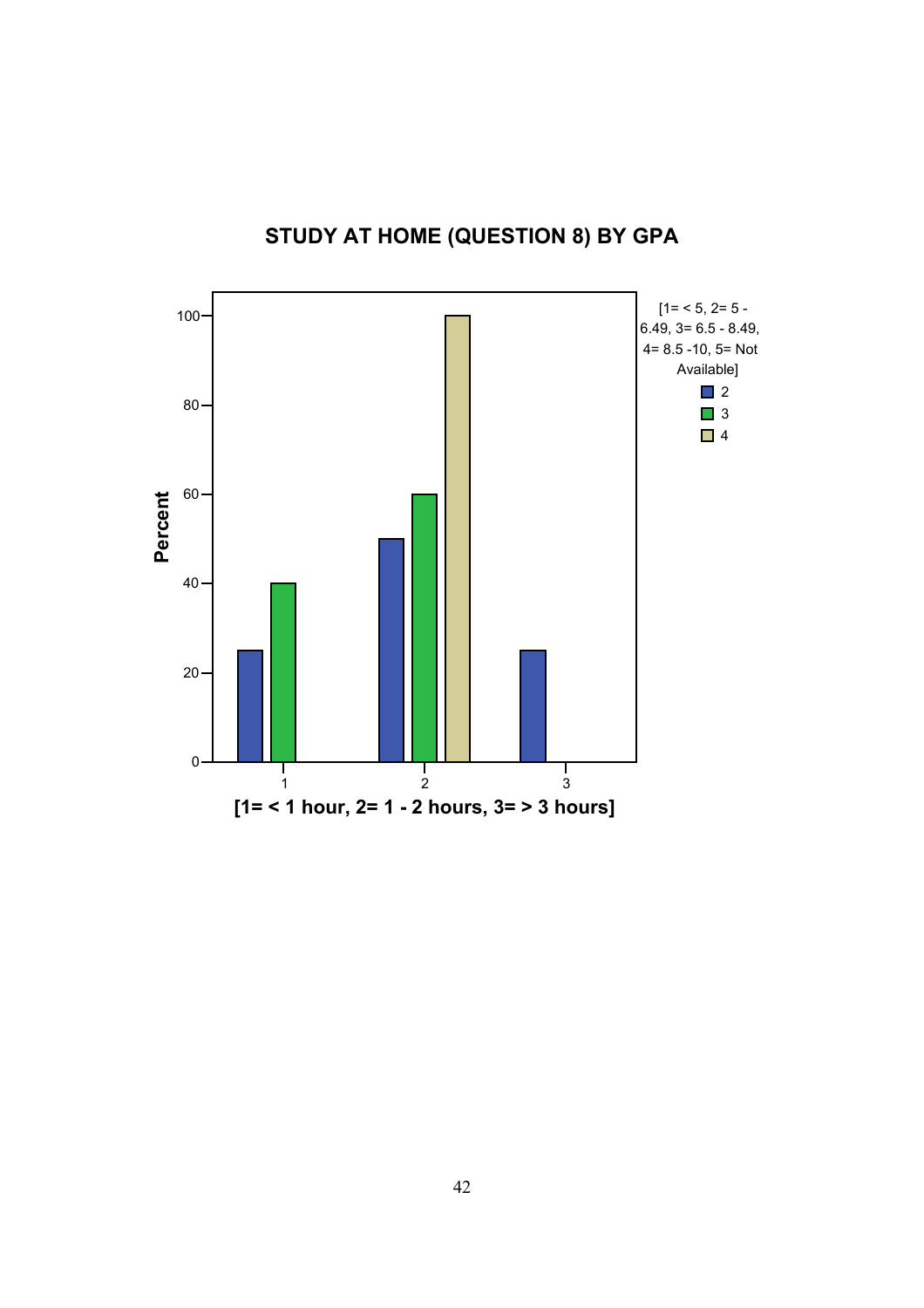![](_page_18_Figure_0.jpeg)

![](_page_18_Figure_1.jpeg)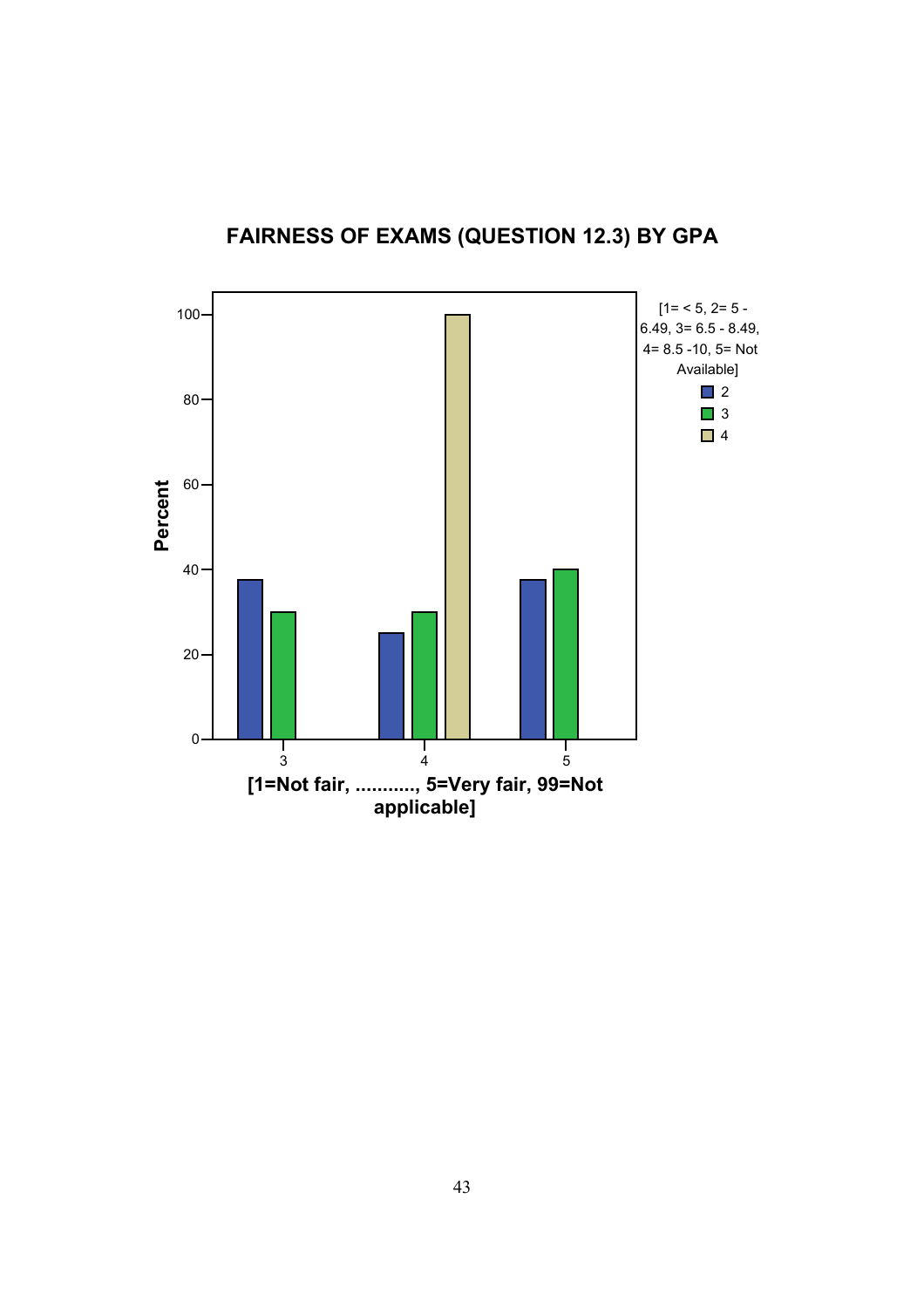![](_page_19_Figure_0.jpeg)

### **TIME INVESTED TO THE COURSE (QUESTION 6.1) BY EXPECTED GRADE**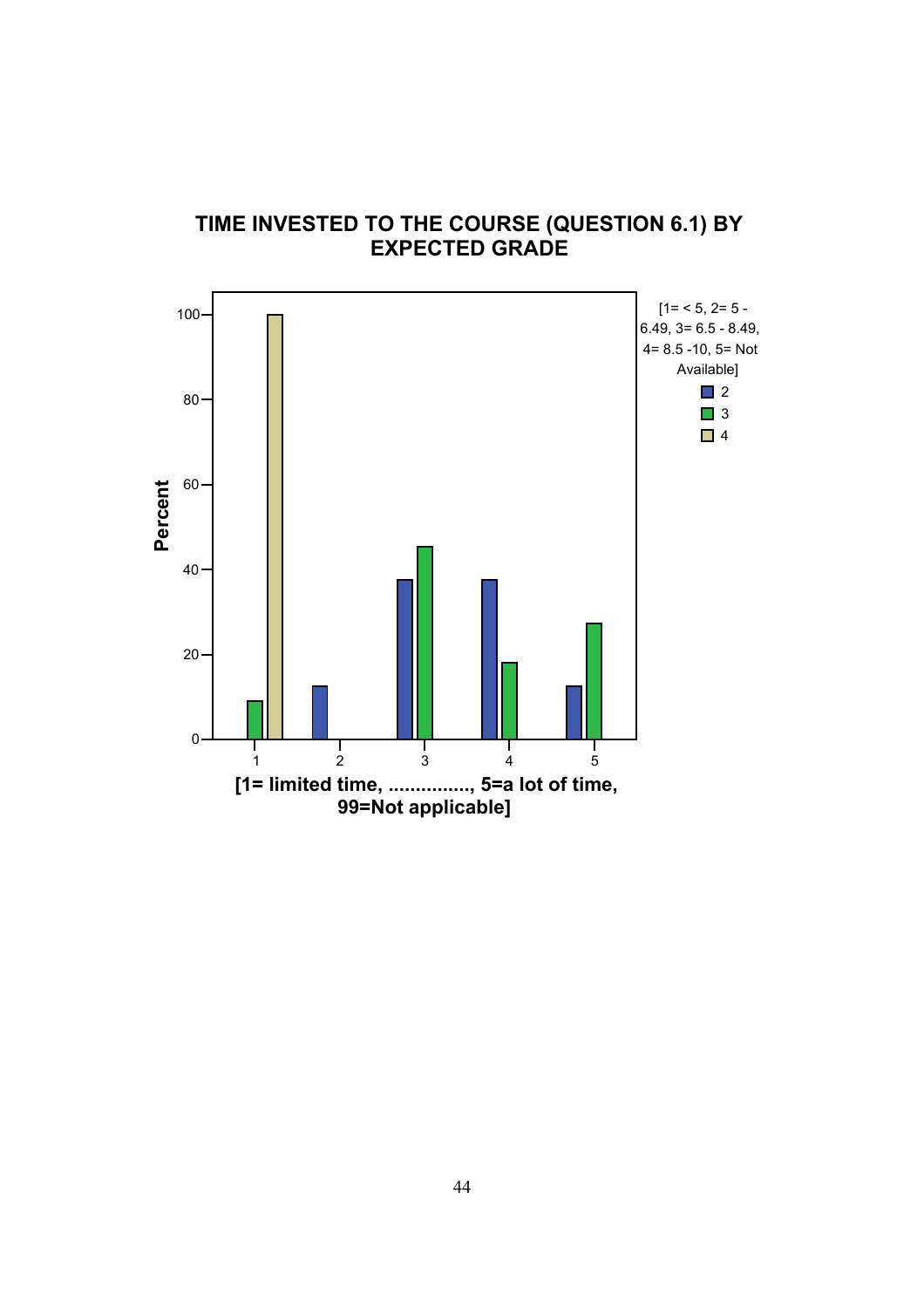![](_page_20_Figure_0.jpeg)

**STUDY AT HOME (QUESTION 8) BY EXPECTED GRADE**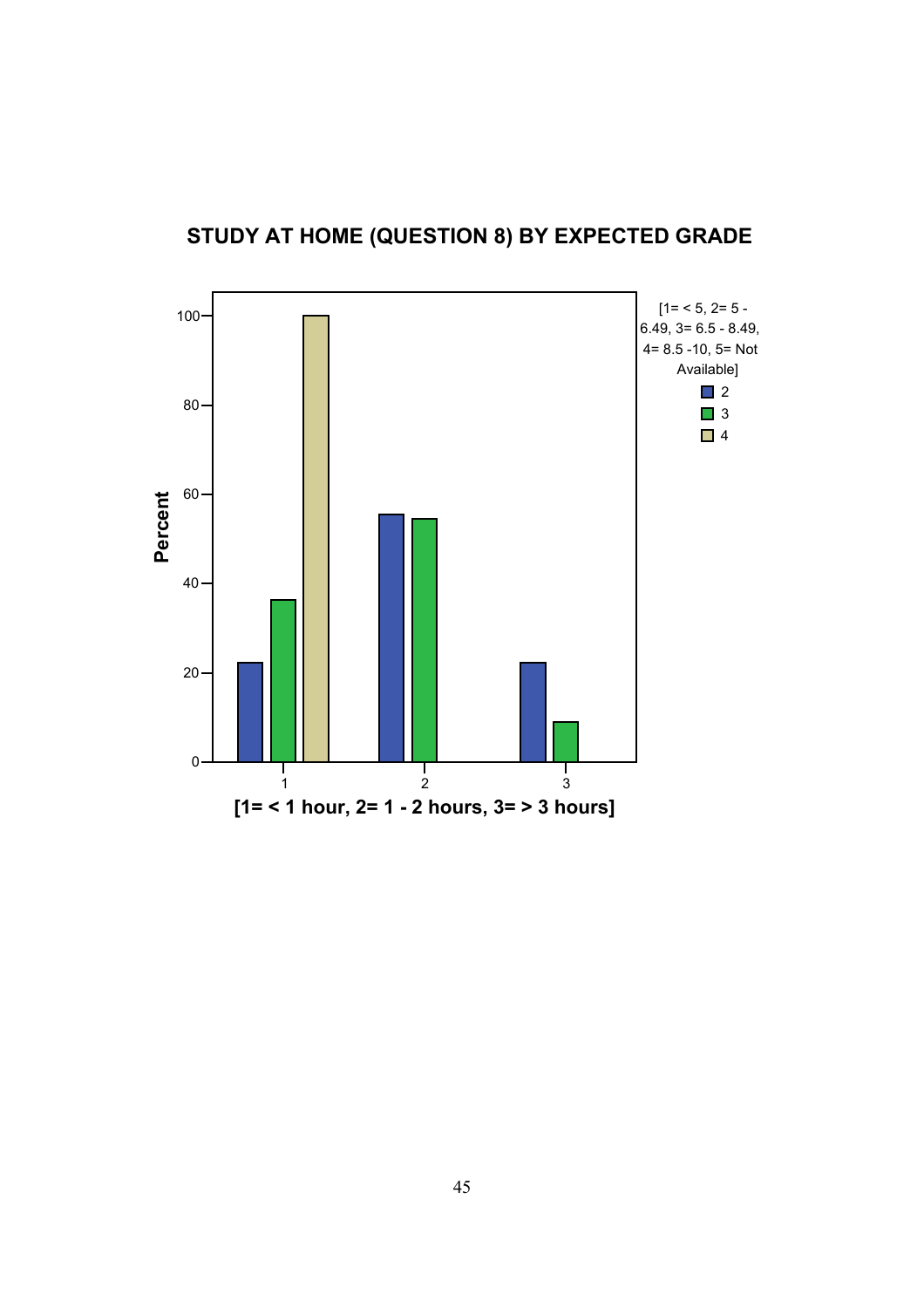![](_page_21_Figure_0.jpeg)

#### **FAIRNESS OF EXAMS (QUESTION 12.3) BY EXPECTED GRADE**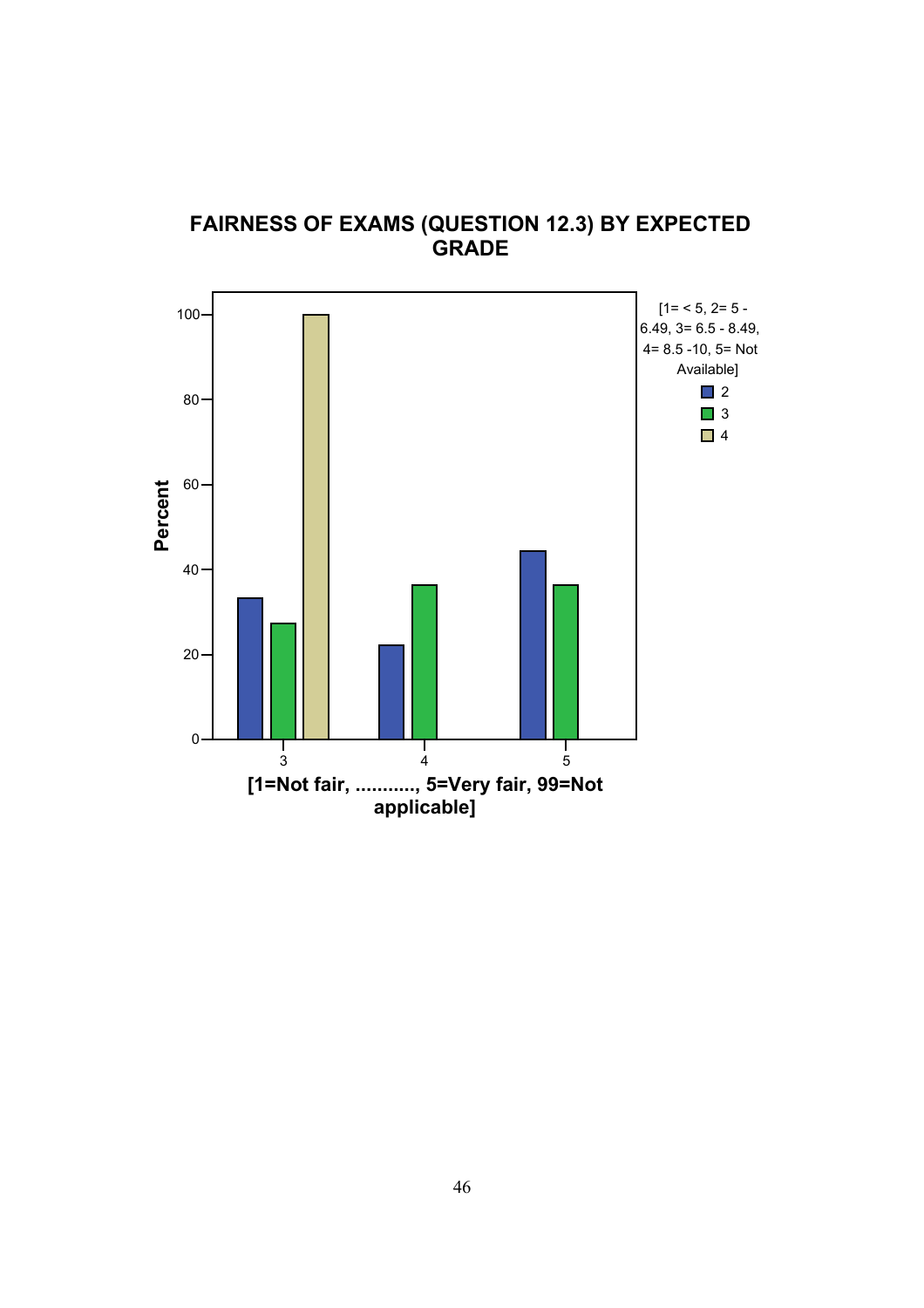# ΠΑΡΑΡΤΗΜΑ ΣΤ